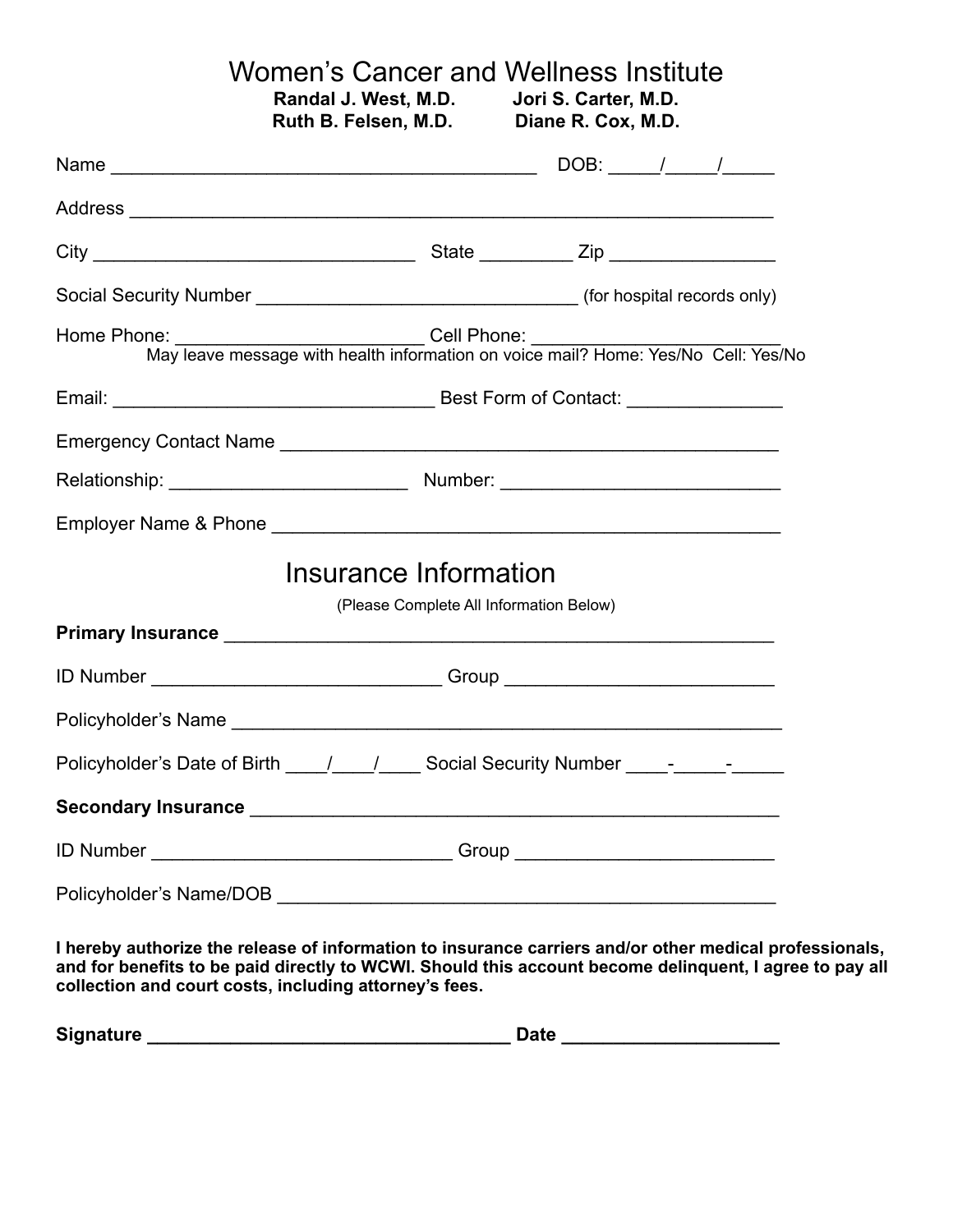# **Patient Authorization for Use or Disclosure of Health Care Information**

I hereby authorize **Women's Cancer & Wellness Institute** to use the following protected health information and/or disclose the following protected health information to:

Please list name (s) of individual (s) who are privileged to your personal health information:

#### **Note: If an individual's name is not listed, we cannot speak to them about your health care.**

\_\_\_\_\_\_\_\_\_\_\_\_\_\_\_\_\_\_\_\_\_\_\_\_\_\_\_\_\_\_\_\_\_\_\_\_\_\_\_\_\_\_\_\_\_\_\_\_\_\_\_\_\_\_\_\_\_\_\_\_\_\_\_\_\_\_\_\_\_\_\_\_\_\_\_\_\_\_\_\_  $\mathcal{L}_\mathcal{L} = \mathcal{L}_\mathcal{L} = \mathcal{L}_\mathcal{L} = \mathcal{L}_\mathcal{L} = \mathcal{L}_\mathcal{L} = \mathcal{L}_\mathcal{L} = \mathcal{L}_\mathcal{L} = \mathcal{L}_\mathcal{L} = \mathcal{L}_\mathcal{L} = \mathcal{L}_\mathcal{L} = \mathcal{L}_\mathcal{L} = \mathcal{L}_\mathcal{L} = \mathcal{L}_\mathcal{L} = \mathcal{L}_\mathcal{L} = \mathcal{L}_\mathcal{L} = \mathcal{L}_\mathcal{L} = \mathcal{L}_\mathcal{L}$  $\mathcal{L}_\mathcal{L} = \mathcal{L}_\mathcal{L} = \mathcal{L}_\mathcal{L} = \mathcal{L}_\mathcal{L} = \mathcal{L}_\mathcal{L} = \mathcal{L}_\mathcal{L} = \mathcal{L}_\mathcal{L} = \mathcal{L}_\mathcal{L} = \mathcal{L}_\mathcal{L} = \mathcal{L}_\mathcal{L} = \mathcal{L}_\mathcal{L} = \mathcal{L}_\mathcal{L} = \mathcal{L}_\mathcal{L} = \mathcal{L}_\mathcal{L} = \mathcal{L}_\mathcal{L} = \mathcal{L}_\mathcal{L} = \mathcal{L}_\mathcal{L}$ \_\_\_\_\_\_\_\_\_\_\_\_\_\_\_\_\_\_\_\_\_\_\_\_\_\_\_\_\_\_\_\_\_\_\_\_\_\_\_\_\_\_\_\_\_\_\_\_\_\_\_\_\_\_\_\_\_\_\_\_\_\_\_\_\_\_\_\_\_\_\_\_\_\_\_\_\_\_\_\_

This authorization form applies to all records and information.

This protected health information is being used or disclosed at the request of the patient and/or power of attorney.

This authorization shall be in force and effect until treatment is completed or at which time this authorization expires.

### **Appointment Cancellation, No Show, FMLA and/or Short-term Disability Paperwork Policies and Fees**

**Appointments require 24 hours' notice to cancel/reschedule, or you may incur a fee of up to \$75, pending the appointment type.** 

**There will be a \$25.00 fee for all patient paperwork (FMLA, Short-term disability or paperwork required by your employer) required to be filled out by our staff. Please allow 7-10 business days for all paperwork to be filled out and returned to you. Fees are due when the paperwork is submitted for completion.** 

I understand that I have the right to revoke this authorization, in writing, at any time, by sending such a request to **WCWI** at 1401 Johnston Willis Drive, Suite 1100, North Chesterfield, VA 23235 or 9101 Stony Point Drive, Suite 3300, Richmond, VA 23235. I understand that a revocation is not effective to the extent that **WCWI** has relied on the use or disclosure of the protected health information.

|                                    | Date ______________________   |  |
|------------------------------------|-------------------------------|--|
|                                    | Date_________________________ |  |
|                                    | $DOB:$ $1$ $1$                |  |
|                                    |                               |  |
|                                    |                               |  |
|                                    |                               |  |
|                                    |                               |  |
|                                    |                               |  |
| Reason for Visit__________________ |                               |  |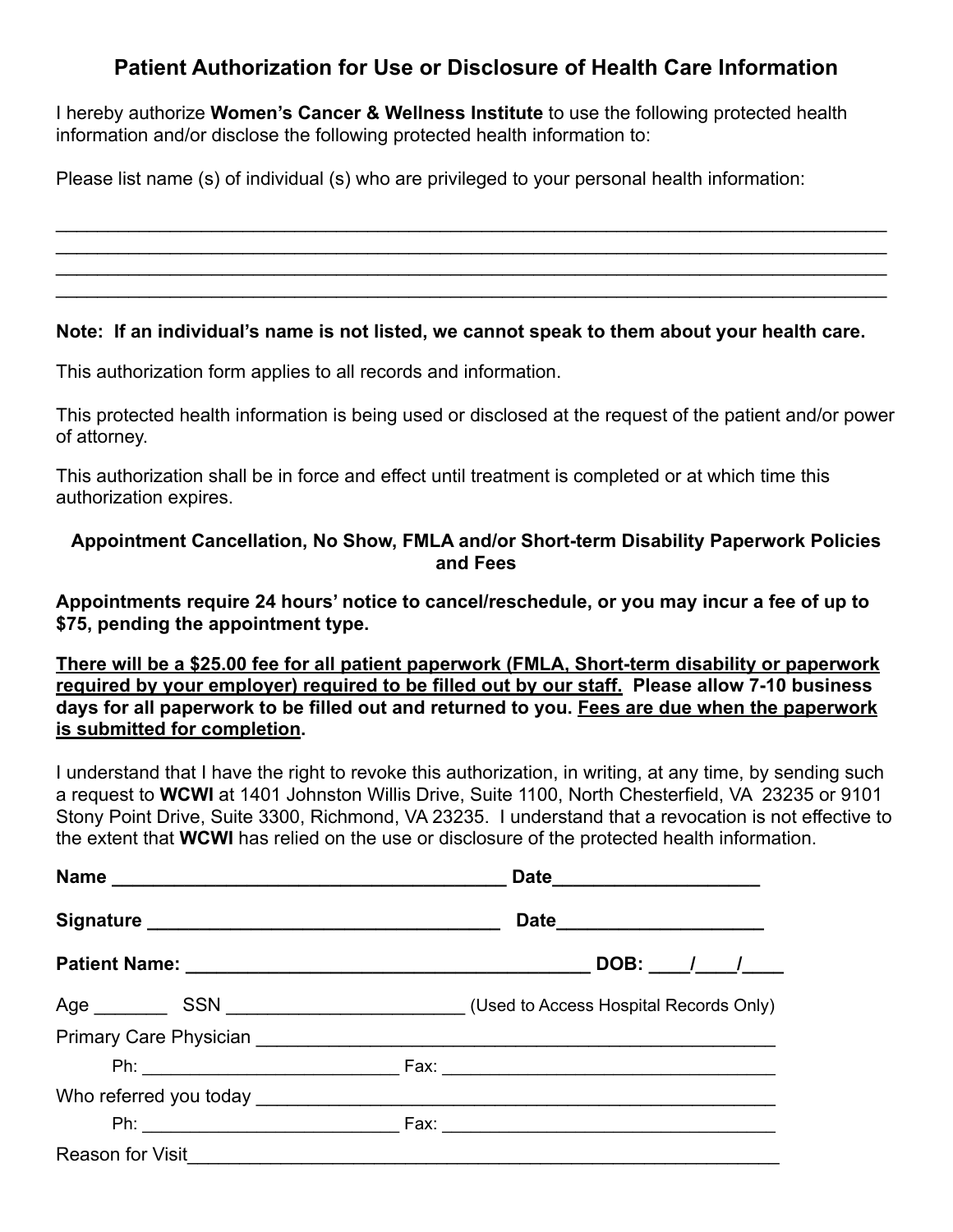#### **Pharmacy Name & Number**

#### **Medications (include prescription and over the counter)**

| <b>Medication</b> | <b>Dosage</b> | Reason |
|-------------------|---------------|--------|
|                   |               |        |
|                   |               |        |
|                   |               |        |
|                   |               |        |
|                   |               |        |
|                   |               |        |
|                   |               |        |

## *Allergies \_\_\_\_\_\_\_\_\_\_\_\_\_\_\_\_\_\_\_\_\_\_\_\_\_\_\_\_\_\_\_\_\_\_\_\_\_\_\_\_\_\_\_\_\_\_\_\_\_\_\_\_\_\_\_\_\_\_\_\_*

**Past Medical History** (Circle if you have/had)

Heart problems / Stroke / Blood Clot / Asthma / Cancer: \_\_\_\_\_\_\_\_\_\_\_\_\_\_\_\_\_\_\_\_\_\_\_\_

High Blood Pressure / Diabetes / Arthritis / COPD / Osteoporosis/Other

#### **Gynecologic History**

| Pregnancies | <b>Miscarriages</b> | Abortions | # of living children |
|-------------|---------------------|-----------|----------------------|
|-------------|---------------------|-----------|----------------------|

Year of last Mammogram Age at First Baby Age at First Period

Date of Last Pap\_\_\_\_\_\_ History of Breast Feeding\_\_\_\_\_ Colonoscopy/Year \_\_\_\_\_\_

History of Birth Control History of Hormone Replacement Therapy

List of Surgeries/Hospitalizations with dates & physicians (if known)

 $\mathcal{L}_\text{max}$  , which is a set of the set of the set of the set of the set of the set of the set of the set of the set of the set of the set of the set of the set of the set of the set of the set of the set of the set of

### **Social History**

| Occupation (if retired, previous occupation)                                              |  |  |  |  |                                         |  |  |
|-------------------------------------------------------------------------------------------|--|--|--|--|-----------------------------------------|--|--|
| Marital Status: (circle) Single Married Widowed Divorced Separated                        |  |  |  |  |                                         |  |  |
| Cigarette Use: Nonsmoker / Smoker / Packs per day _____ / # of year's ____ / Prior smoker |  |  |  |  |                                         |  |  |
| Alcohol Use # of drinks: weekly / monthly<br><b>Patient Name:</b>                         |  |  |  |  | Recreational Drug Use: Yes / No<br>DOB: |  |  |

|      | General                    | Fever               | Poor<br><b>Appetite</b> | <b>Weight Loss</b>                   | <b>Weight Gain</b>                 | Fatigue                    | <b>None</b>   |             |
|------|----------------------------|---------------------|-------------------------|--------------------------------------|------------------------------------|----------------------------|---------------|-------------|
| Eyes |                            | <b>Glasses</b>      | <b>Contacts</b>         | <b>Blurry Vision</b>                 | Double vision                      | Pain                       | <b>None</b>   |             |
|      | Ear/Nose/<br><b>Throat</b> | <b>Sore Throat</b>  | Mouth<br><b>Sores</b>   | <b>Sinus</b><br><b>Problems</b>      | Nose Bleeds                        | <b>Ear Infection</b>       | <b>None</b>   |             |
|      | Respiratory                | Cough               | Wheezing                | Asthma                               | <b>Trouble</b><br><b>Breathing</b> | <b>Shortness of breath</b> | none          |             |
|      | Cardiovascular             | <b>Palpitations</b> | <b>Chest Pain</b>       | <b>High Blood</b><br><b>Pressure</b> | <b>Heart Attack</b>                | Bypass/<br><b>Stents</b>   | <b>Stroke</b> | <b>None</b> |

\_\_\_\_\_\_\_\_\_\_\_\_\_\_\_\_\_\_\_\_\_\_\_\_\_\_\_\_\_\_\_\_\_\_\_\_\_\_\_\_\_\_\_\_\_\_\_\_\_\_\_\_\_\_\_\_\_\_\_\_\_\_\_\_\_\_\_\_\_\_\_\_\_\_\_\_\_\_\_\_  $\mathcal{L}_\mathcal{L} = \mathcal{L}_\mathcal{L} = \mathcal{L}_\mathcal{L} = \mathcal{L}_\mathcal{L} = \mathcal{L}_\mathcal{L} = \mathcal{L}_\mathcal{L} = \mathcal{L}_\mathcal{L} = \mathcal{L}_\mathcal{L} = \mathcal{L}_\mathcal{L} = \mathcal{L}_\mathcal{L} = \mathcal{L}_\mathcal{L} = \mathcal{L}_\mathcal{L} = \mathcal{L}_\mathcal{L} = \mathcal{L}_\mathcal{L} = \mathcal{L}_\mathcal{L} = \mathcal{L}_\mathcal{L} = \mathcal{L}_\mathcal{L}$